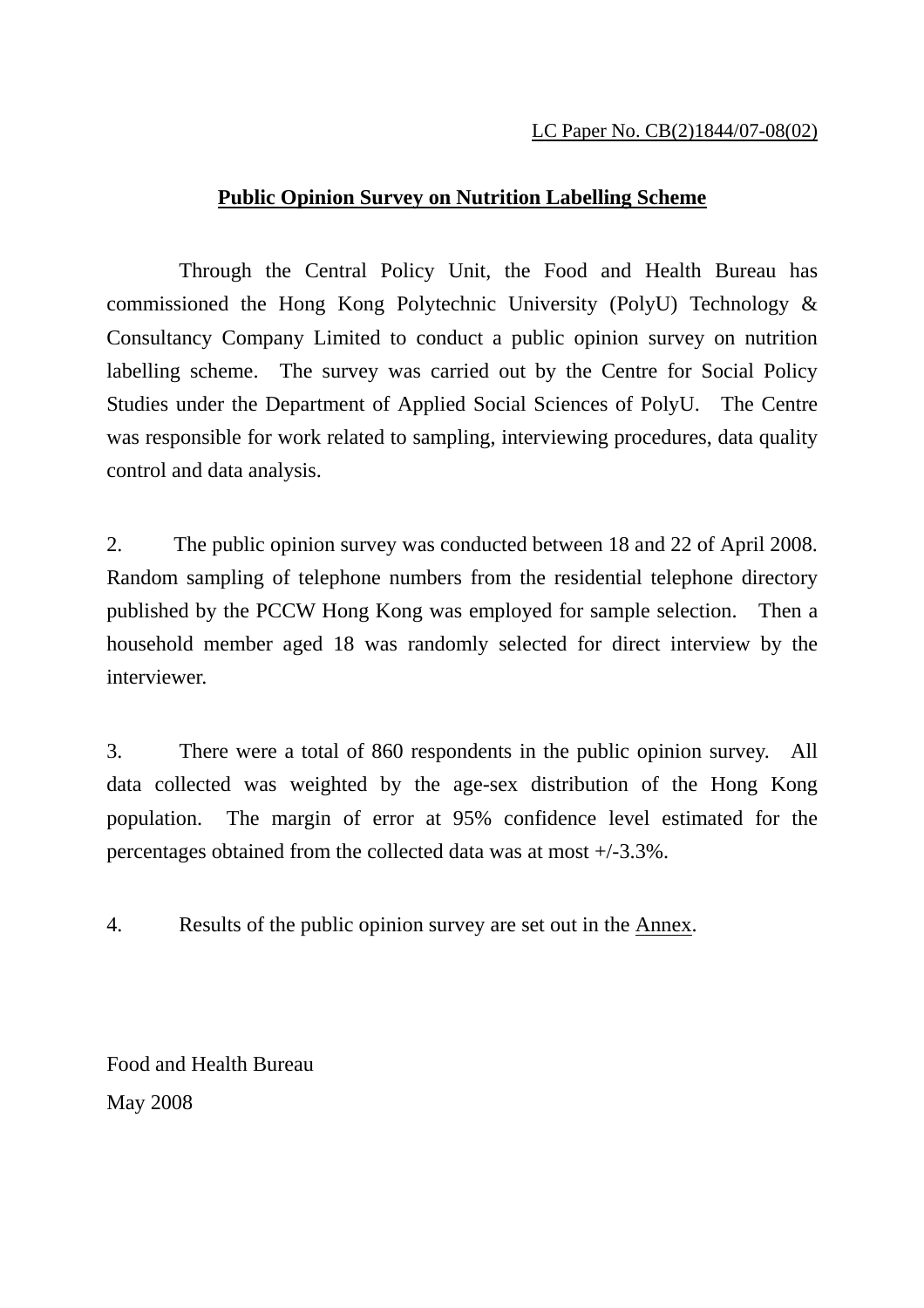Annex

## **Public Opinion Survey on Nutrition Labelling Scheme**

1. Some of the prepackaged food claim that they have "high calcium", "low fat", "low sugars" or "low cholesterol" content, etc. Do you think that these food should list out the nutritional information to justify their claims?

|      |     | Do not  |           |       |
|------|-----|---------|-----------|-------|
|      |     | know/No | Refuse to |       |
| Yes  | No  | comment | answer    | Total |
| 93.0 | 2.8 |         | 0.2       | 100.0 |

2. If the nutrition labelling scheme, which will require prepackaged food to list out the nutritional information, will lead to a reduction in food choice, do you think it is still worth it?

|      |       | Do not  |           |       |
|------|-------|---------|-----------|-------|
|      |       | know/No | Refuse to |       |
| Yes  | No    | comment | answer    | Total |
| 81.4 | l 1.0 | 7.5     | (0, 1)    | 100.0 |

3. To assist the trade to comply with the new requirements, the Government will provide for a grace period before implementation of the nutrition labelling scheme. Do you think a two-year grace period is too long, appropriate or too short?

|      |                                             |     | Do not              |        |       |
|------|---------------------------------------------|-----|---------------------|--------|-------|
|      |                                             |     | know/No   Refuse to |        |       |
|      | Too long   Appropriate   To short   comment |     |                     | answer | Total |
| 54.6 | 38.8                                        | 2.8 |                     |        |       |